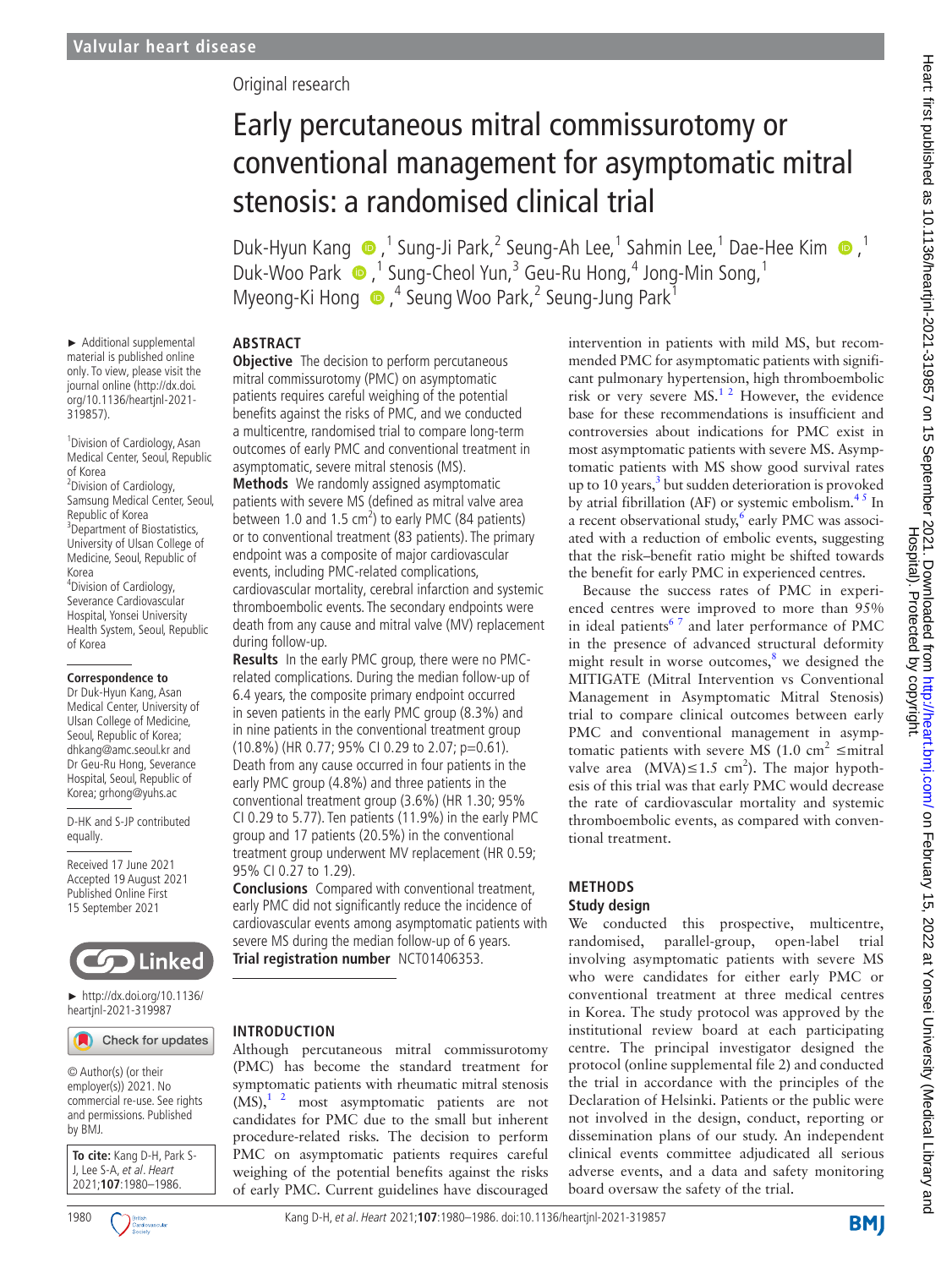#### **Patient selection**

We screened consecutive patients who were 20–70 years of age and presented with severe MS, which was assessed by transthoracic echocardiography. According to the 2014 American College of Cardiology/American Heart Association guidelines,<sup>1</sup> we defined severe MS as an MVA between 1.0 and 1.5 cm<sup>2</sup>. In accordance with the current guidelines on indications of intervention for severe  $MS<sub>1</sub><sup>12</sup>$  patients were excluded if they had exertional dyspnoea, left ventricular ejection fraction <50%, moderate or severe mitral regurgitation, significant aortic valve disease, total echocardiographic score >10, left atrial (LA) thrombi or Doppler-estimated pulmonary artery systolic pressure >50 mmHg. Exercise testing was performed to confirm the absence of symptoms in patients with non-specific symptoms. We also excluded those who were not candidates for early PMC due to old age or poor medical condition such as malignancy. All the participants provided written informed consent.

#### **Study procedures**

Eligibility was determined after each patient undergoes a thorough evaluation of symptomatic status and medical records, and results of echocardiographic study and exercise testing were reviewed. Details of echocardiographic study and exercise testing are provided in the [online supplemental appendix.](https://dx.doi.org/10.1136/heartjnl-2021-319857) Patients were randomly assigned in a 1:1 ratio to early PMC or conventional treatment using a web-based interactive response system ([https://mitigate.e-crf.co.kr\)](https://mitigate.e-crf.co.kr). The assignment to each treatment group was computer-generated and stratified according to the participating centre, cardiac rhythm and previous history of PMC using a permuted-block sequence with variable block size. The protocol specified that patients assigned to the early PMC group should undergo PMC within 3 months of randomisation. Transoesophageal echocardiography was performed to detect LA thrombi before PMC. PMC was performed by experienced interventional cardiologists using the Inoue balloon technique as described previously.<sup>9</sup> A successful immediate result was defined as a MVA  $>1.5$  cm<sup>2</sup> without the development of moderate to severe mitral regurgitation.<sup>[10](#page-5-6)</sup> Patients assigned to the conventional treatment group were managed according to current guidelines<sup> $1<sup>2</sup>$  and they were referred for intervention if they</sup> became symptomatic during follow-up, or if MVA decreased to smaller than  $1.0 \text{ cm}^2$  on follow-up echocardiography.

All patients were followed up at 4 weeks, 3 months, 6 months, 9 months and 1 year; and at 3–6 month intervals thereafter until close-out of the study, and the study coordinators called them if they missed their scheduled appointment for follow-up. Anticoagulation was effectively maintained during the entire follow-up period in patients with AF or prior embolic events.

#### **Study endpoints**

The primary endpoint was a composite of PMC-related complications (including procedural mortality and urgent MV surgery), cardiovascular mortality, cerebral infarction and systemic thromboembolic events that occurred during entire follow-up (continuing for >3 years after the last subject was enrolled). Cardiovascular mortality was defined as sudden cardiac death and death from myocardial infarction, systemic thromboembolic events, congestive heart failure, complications of cardiac surgery or intervention, cerebrovascular disease or other cardiovascular disease. Prespecified secondary endpoints included death from any cause and MV replacement during follow-up. All endpoints were adjudicated according to the prespecified definition by an independent clinical events committee whose members did

not know treatment-group assignments. Specific definitions of endpoints are shown in the [online supplemental appendix](https://dx.doi.org/10.1136/heartjnl-2021-319857).

#### **Statistical analysis**

Based on our previous observational study, $6$  we estimated that a sample size of 166 patients would provide the trial with 80% power, at a two-sided significance level of 0.05, to detect a significant difference in terms of the primary endpoint, assuming that the incidence of the primary endpoint would be 13% in the conventional treatment group and 2% in the early PMC group during a follow-up period that continued until 3 years after the last subject was enrolled. In calculating the sample size by means of a log-rank survival power analysis, we also assumed that an accrual period of 2 years would be required to complete enrolment, and that the rate of loss to follow-up would be 5%.

Analyses were done on an intention-to-treat basis. Differences between the treatment groups were evaluated using Student's t-test for continuous variables and Fisher's exact test for categorical variables. Because randomisation was stratified according to the participating centre, we analysed the endpoints with the use of stratified Cox proportional hazards regression with Firth correction. Estimates of cumulative incidences were calculated by the Kaplan-Meier method and were compared by means of the log-rank test. For the Kaplan-Meier analysis, we analysed all clinical events according to the time to the first event. HRs with 95% CIs were derived using the stratified Cox proportional hazards model with Firth correction. The proportional hazards assumption was checked by testing of partial (Schoenfeld) residuals, and no relevant violation was found. Subgroup analyses were performed to determine whether the result of the primary endpoint was consistent in two prespecified subgroups of cardiac rhythm (sinus rhythm vs AF) and previous PMC (presence vs absence). A per-protocol analysis of the endpoint was also performed. This analysis excluded all patients who had a protocol deviation and those in the early PMC group in whom PMC was not performed within 3 months of randomisation. All reported p values were two sided, and a value of  $p < 0.05$ was considered to indicate statistical significance. SAS software, V.9.4 (SAS Institute), was used for statistical analyses.

# **RESULTS**

**Patients**

From July 2011 to November 2015, a total of 374 asymptomatic patients with severe MS were assessed for eligibility, and 167 were enrolled. We randomly assigned these patients to conventional treatment (83 patients) or early PMC (84 patients) ([figure](#page-2-0) 1). After randomisation, 5 patients assigned to conventional treatment crossed over to early PMC, and 13 patients assigned to early PMC crossed over to conventional treatment; PMC in these 13 patients was later performed after development of symptoms in 3 and was not attempted in 10.

The treatment groups were generally well balanced with regard to baseline clinical characteristics ([table](#page-2-1) 1). The mean  $(\pm SD)$  age of the patients was 54.7 $\pm$ 9.0 years and 83% were women. The mean MVA was  $1.23 \pm 0.19$  cm<sup>2</sup>, and the mean transmitral pressure gradient was  $8.2 \pm 3.8$  mm Hg, and the total echo score averaged  $8.1 \pm 1.1$ . Medication at baseline was also similar in the two groups.

#### **PMC procedures**

In the early-PMC group, PMC was successfully completed in all 74 patients in whom PMC was attempted, and there was no procedure-related mortality or thromboembolic event. All the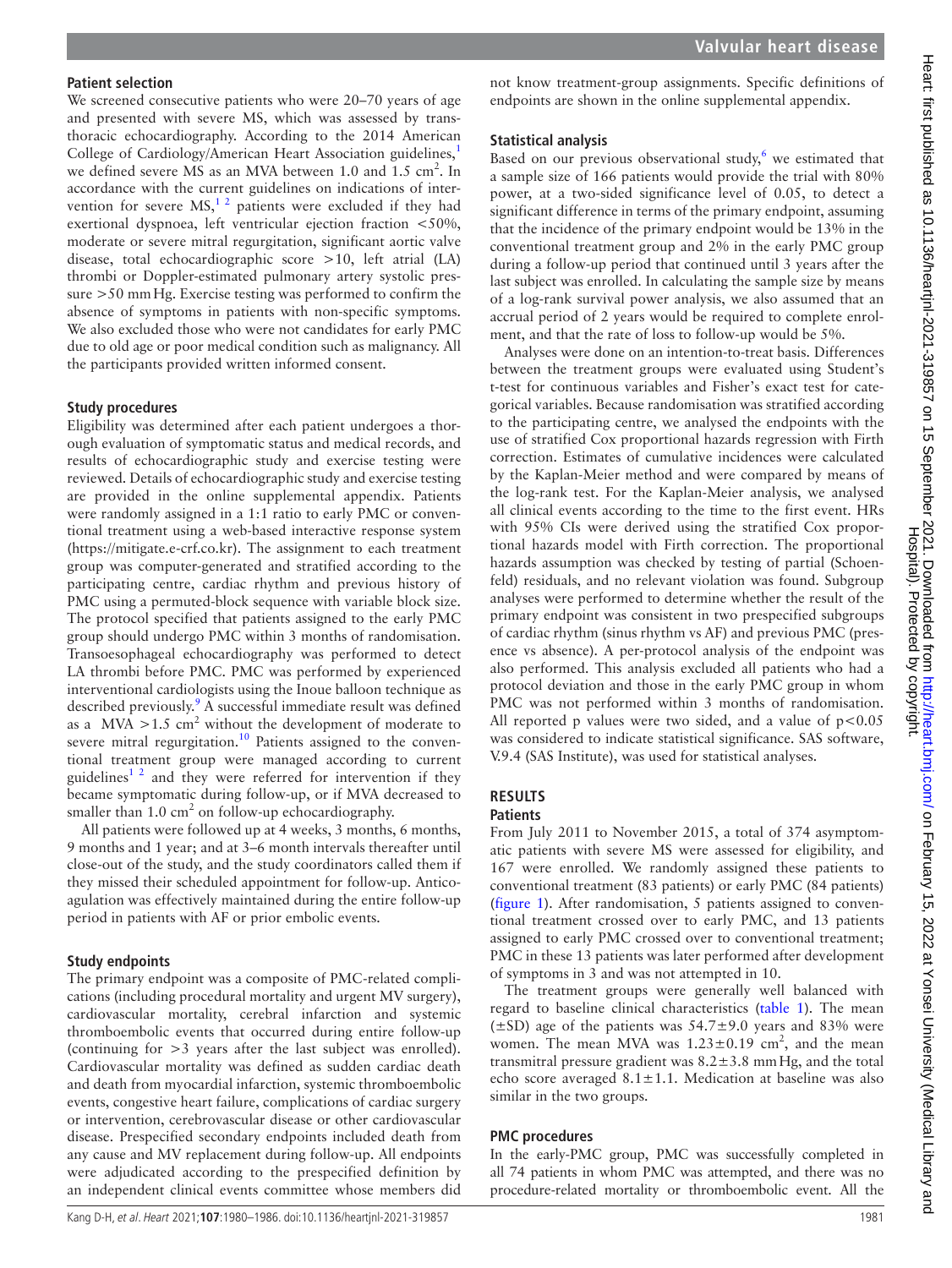## **Valvular heart disease**



<span id="page-2-0"></span>**Figure 1** Enrolment, randomisation and follow-up. Of the 574 patients with severe mitral stenosis (defined as mitral valve area between 1.0 and 1.5  $\text{cm}^2$ ), 202 patients with symptoms were excluded; 372 asymptomatic patients were assessed for eligibility, 205 of whom were excluded. Of the 167 patients who underwent randomisation, 84 were assigned to the early PMC group and 83 to the conventional treatment group; all these patients were included in the intention-totreat analysis. In the per-protocol analysis, 13 patients in the early PMC group and 5 in the conventional treatment were excluded because of cross-over. AV, aortic valve; LA, left atrial; LVEF, left ventricular ejection fraction; MR, mitral regurgitation; MS, mitral stenosis; MV, mitral valve; MVA, mitral valve area; PMC, percutaneous mitral commissurotomy.

patients except those who crossed over underwent PMC within 3 months after randomisation; the median time between randomisation and PMC was 22 days (IQR 8–37). Immediately after PMC, MVA significantly increased from  $1.21 \pm 0.12$  to  $1.83 \pm 0.24$  $\text{cm}^2$  (p<0.001), and mean mitral gradient significantly decreased from  $8.6 \pm 3.6$  to  $6.1 \pm 2.4$  mm Hg (p<0.001). MVA > 1.5 cm<sup>2</sup> was achieved in 72 (97%) patients; moderate to severe MR occurred in 2 (3%) patients and no patient required urgent surgery. Thus, successful immediate results were achieved in 70 (95%) patients.

Of the 83 patients assigned to the conventional treatment, 22 (27%) patients underwent PMC due to development of symptoms (11 patients) or progression to very severe MS alone (6 patients) during follow-up, or crossover to early PMC (5 patients). One patient required emergent MV replacement due to cardiac perforation. The PMC resulted in a significant increase in MVA from  $1.18 \pm 0.11$  to  $1.74 \pm 0.23$  cm<sup>2</sup> (p<0.001) and a significant decrease in mitral gradient from  $8.1 \pm 3.5$  to  $5.5 \pm 2.8$ 

<span id="page-2-1"></span>**Table 1** Clinical and echocardiographic characteristics of the patients at baseline, according to treatment group\*

| <b>Characteristics</b>                                                    | Conventional<br>treatment (n=83) | <b>Early PMC</b><br>$(n=84)$ |  |
|---------------------------------------------------------------------------|----------------------------------|------------------------------|--|
| Age, years                                                                | $55.5 + 9.4$                     | $54.0 + 8.7$                 |  |
| Female sex, n (%)                                                         | 70 (84.3)                        | 69 (82.1)                    |  |
| Body surface area                                                         | $1.64 \pm 0.17$                  | $1.69 + 0.17$                |  |
| Body mass index                                                           | $24.0 \pm 2.6$                   | $24.7 + 3.4$                 |  |
| Diabetes, n (%)                                                           | 6(7.2)                           | 4(4.8)                       |  |
| Hypertension, n (%)                                                       | 41 (49.4)                        | 33 (39.3)                    |  |
| Smoking, n (%)                                                            | 11(13.3)                         | 17(20.2)                     |  |
| Coronary artery disease, n (%)                                            | 1(1.2)                           | 0(0)                         |  |
| Previous myocardial infarction, n (%)                                     | 0(0)                             | 0(0)                         |  |
| Previous stroke, n (%)                                                    | 7(8.4)                           | 9(10.7)                      |  |
| Previous PMC, n (%)                                                       | 22 (26.5)                        | 17(20.2)                     |  |
| Peripheral vascular disease, n (%)                                        | 0(0)                             | 0(0)                         |  |
| Chronic pulmonary disease                                                 | 0(0)                             | 0(0)                         |  |
| Limited mobility                                                          | 0(0)                             | 2(2.4)                       |  |
| Serum creatinine, mg/dL                                                   | $0.81 \pm 0.14$                  | $0.80 + 0.17$                |  |
| Age-adjusted Charlson Comorbidity Index,<br>median (25th-75th percentile) | $1(1-2)$                         | $1(0-2)$                     |  |
| Previous embolism, n (%)                                                  | 2(2.4)                           | 5(6.0)                       |  |
| Atrial fibrillation, n (%)                                                | 40 (48.2)                        | 45 (53.6)                    |  |
| Paroxysmal                                                                | $\mathbf{1}$                     | $\overline{7}$               |  |
| Persistent/permanent                                                      | 39                               | 38                           |  |
| Medication, n (%)                                                         |                                  |                              |  |
| Aspirin                                                                   | 16 (19.3)                        | 22 (26.2)                    |  |
| Other antiplatelet drug                                                   | 3(3.6)                           | 2(2.4)                       |  |
| Warfarin                                                                  | 45 (54.2)                        | 48 (57.1)                    |  |
| Angiotensin-converting enzyme inhibitor                                   | 4(4.8)                           | 4(4.8)                       |  |
| Angiotensin-receptor blocker                                              | 14 (16.9)                        | 14 (16.7)                    |  |
| Calcium antagonist                                                        | 11(13.3)                         | 8(9.5)                       |  |
| Beta-blocker                                                              | 23 (27.7)                        | 27(32.1)                     |  |
| <b>Diuretic</b>                                                           | 45 (54.2)                        | 36 (42.9)                    |  |
| <b>Statin</b>                                                             | 21(25.6)                         | 21(25.0)                     |  |
| Echocardiographic findings                                                |                                  |                              |  |
| Mitral valve area, cm <sup>2</sup>                                        |                                  |                              |  |
| Planimetry                                                                | $1.24 \pm 0.15$                  | $1.23 \pm 0.13$              |  |
| Pressure half-time method                                                 | $1.26 \pm 0.17$                  | $1.28 \pm 0.19$              |  |
| Mean mitral gradient, mm Hg                                               | $8.1 + 4.0$                      | $8.2 + 3.6$                  |  |
| Total echo score                                                          | $8.2 \pm 1.1$                    | $8.0 + 1.0$                  |  |
| Peak velocity of TR, m/s                                                  | $2.6 + 0.3$                      | $2.7 + 0.3$                  |  |
| Moderate or severe TR, n (%)                                              | 6(7.2)                           | 7(8.3)                       |  |
| Left atrial dimension, mm                                                 | $49.8 + 6.7$                     | $50.6 \pm 6.2$               |  |
| Left ventricular ejection fraction, %                                     | $61.8 + 6.5$                     | $61.8 + 6.2$                 |  |

\*Plus-minus values are means±SD. There were no significant differences between the two groups.

PMC, percutaneous mitral commissurotomy; TR, tricuspid regurgitation.

mmHg (p<0.001). A successful immediate result was achieved in 19 (86%) patients, and there was also no procedure-related mortality or thromboembolic event among patients who underwent later PMC during watchful observation; the median time from randomisation to PMC was 561 days (IQR 110–1053). Detailed PMC procedures and results are provided in [online](https://dx.doi.org/10.1136/heartjnl-2021-319857) [supplemental table S1.](https://dx.doi.org/10.1136/heartjnl-2021-319857)

#### **Follow-up and endpoints**

Data collection was completed in May 2020, when the last enrolled patient had finished 4 years of follow-up. The median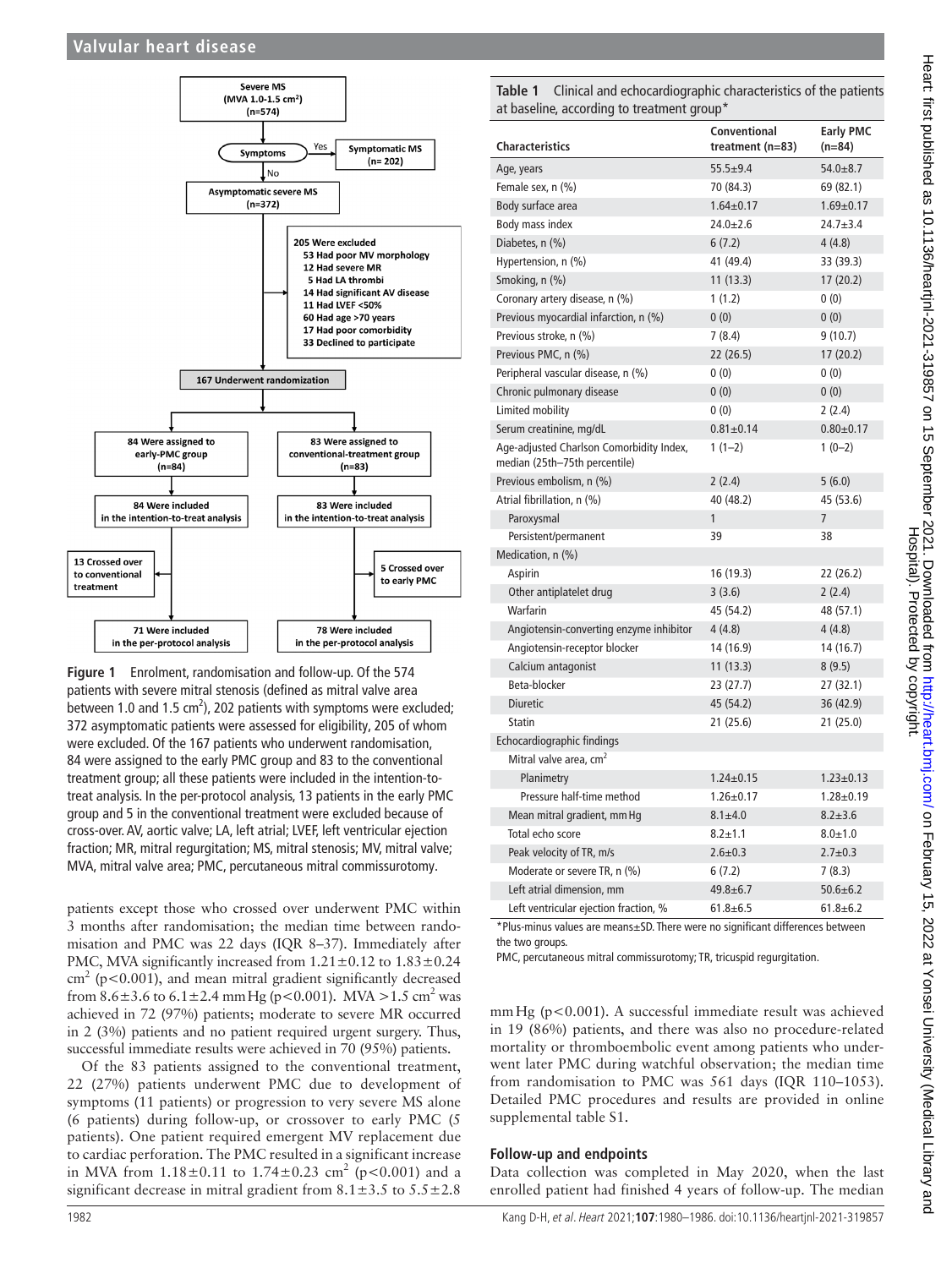<span id="page-3-0"></span>

| Table 2<br>Primary and secondary endpoints |                               |                  |                     |         |
|--------------------------------------------|-------------------------------|------------------|---------------------|---------|
| Outcome                                    | Conventional treatment (n=83) | Early PMC (n=84) | HR* (95% CI)        | P value |
| Composite primary endpoint, n (%)          | 9(10.8)                       | 7(8.3)           | 0.77 (0.29 to 2.07) | 0.61    |
| PMC-related complications                  | 1(1.2)                        | 0(0)             |                     |         |
| Procedural mortality                       | 0                             | 0                |                     |         |
| Urgent mitral valve surgery                |                               | $\mathbf{0}$     |                     |         |
| Cardiovascular mortality                   | 0(0)                          | 3(3.6)           |                     |         |
| Non-fatal cerebral infarction              | 6(7.2)                        | 3(3.6)           |                     |         |
| Systemic thromboembolic event              | 2(2.4)                        | 1(1.2)           |                     |         |
| Secondary endpoints, n (%)                 |                               |                  |                     |         |
| Death from any cause                       | 3(3.6)                        | 4(4.8)           | 1.30 (0.29 to 5.77) | 0.73    |
| Mitral valve replacement                   | 17(20.5)                      | 10(11.9)         | 0.59 (0.27 to 1.29) | 0.19    |

\*HRs were calculated with the use of stratified Cox proportional hazards models with Firth correction.

PMC, percutaneous mitral commissurotomy.

follow-up was 6.3 years (IQR 5.1–7.3) in the early PMC group and 6.4 years (IQR 5.2–7.3) in the conventional treatment group. No patients were lost to follow-up. In an intention-to-treat analysis including all the study patients, the composite primary endpoint occurred in 7 of 84 patients assigned to early PMC (8.3%) and 9 of 83 patients assigned to conventional treatment  $(10.8\%)$  (HR 0.77; 95% CI 0.29 to 2.07; p=0.61) [\(table](#page-3-0) 2). The cumulative incidence of the primary endpoint, as calculated by means of a Kaplan-Meier analysis, was not significantly different between the early PMC group (6.0% at 4 years and 9.8% at 8 years) and the conventional treatment group (6.0% at 4 years and 12.7% at 8 years) ( $p=0.59$  by log-rank test) ([figure](#page-3-1) 2A). During follow-up, new onset of AF occurred in 10 patients (11.9%) in the early PMC group and 8 patients (9.6%) in the conventional treatment group. In the early PMC group, one fatal and three non-fatal cerebral infarctions and one systemic embolic event occurred, and six non-fatal cerebral infarctions and two systemic embolic events occurred in the conventional treatment group. The cumulative incidence of thromboembolic events at 8 years was 7.4% in the early PMC group and 11.5% in the conventional treatment group  $(p=0.39)$  by log-rank test) ([online supplemental figure S1\)](https://dx.doi.org/10.1136/heartjnl-2021-319857).

A total of four deaths from any cause (4.8%) occurred in the early PMC group and three deaths from any cause (3.6%) occurred in the conventional treatment group (HR 1.30; 95% CI 0.29 to 5.77;  $p=0.73$ ). The cumulative incidence of all-cause death was similar between the two treatment groups (6.3% at 8

years in the early PMC group and 5.0% at 8 years in the conventional treatment group; p=0.70 by log-rank test) ([figure](#page-3-1) 2B). Details regarding patients who died or had non-fatal thromboembolic events are summarised in [online supplemental table S2](https://dx.doi.org/10.1136/heartjnl-2021-319857) [and S3.](https://dx.doi.org/10.1136/heartjnl-2021-319857) During follow-up, 10 patients (11.9%) in the early PMC group and 17 patients (20.5%) in the conventional treatment group underwent MV replacement (HR 0.59; 95% CI 0.27 to  $1.29$ ;  $p=0.19$ ).

In the conventional treatment group, out of the 61 patients who did not undergo PMC until the end of follow-up, 42 (69%) remained asymptomatic and did not develop any endpoint, while 68 (81%) patients remained free of any endpoint and asymptomatic in the early PMC group. Among the 133 surviving patients without MV replacement, the last echocardiographic follow-up examination was performed at a median interval of 5.1 years (IQR 4.0–6.9) in the early PMC group and 4.7 years (IQR 3.8–6.5) in the conventional treatment group [\(table](#page-4-0) 3). Although the patients in the early PMC group had a larger final MVA than those in the conventional treatment group, the change in the LA volume index did not differ significantly between the treatment groups  $(p=0.17)$ .

The results of per-protocol analysis were consistent with those of the primary intention-to-treat analysis [\(online supplemental](https://dx.doi.org/10.1136/heartjnl-2021-319857) [table S4 and figure S2\)](https://dx.doi.org/10.1136/heartjnl-2021-319857). Subgroup analyses with interaction testing were performed to assess the consistency of the results regarding the primary endpoint and death from any cause in two prespecified subgroups ([online supplemental table S5\)](https://dx.doi.org/10.1136/heartjnl-2021-319857). There



<span id="page-3-1"></span>**Figure 2** Time-to-event curves for the primary composite endpoint and death from any cause. Shown are Kaplan-Meier estimates of the cumulative incidence of the primary composite endpoint of percutaneous mitral commissurotomy (PMC)-related complications, death from cardiovascular causes, cerebral infarction and systemic thromboembolic events during the follow-up period (panel A) and of the major secondary endpoint of death from any cause during follow-up (panel B) among patients who were randomly assigned to undergo either early PMC or conventional treatment.

Kang D-H, et al. Heart 2021;**107**:1980–1986. doi:10.1136/heartjnl-2021-319857 1983

Hospital). Protected by copyright.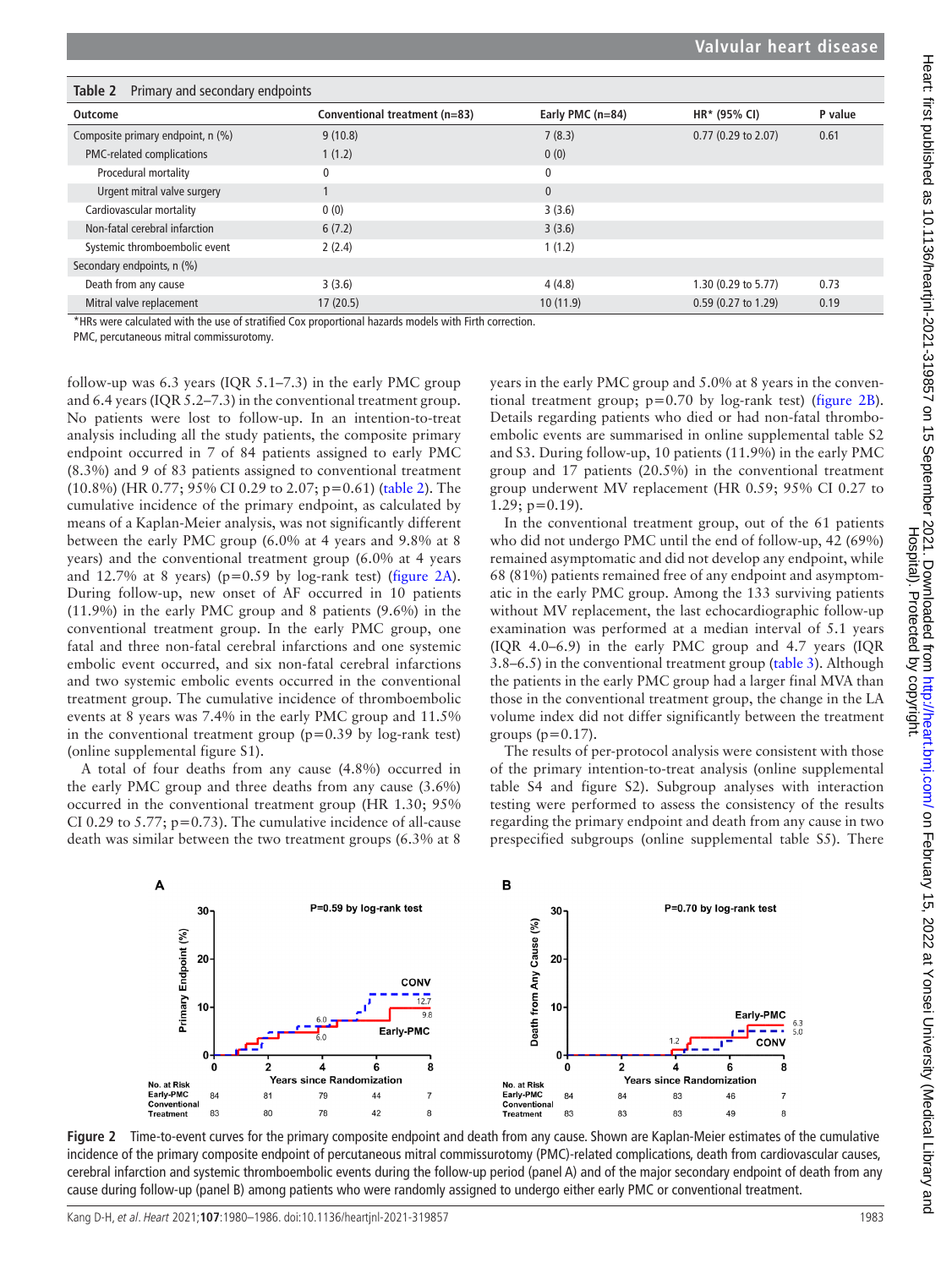| iunic J<br>TONOW ap changes according to treatment group |                           |                  |                           |                  |                           |                  |         |  |  |
|----------------------------------------------------------|---------------------------|------------------|---------------------------|------------------|---------------------------|------------------|---------|--|--|
|                                                          | <b>Baseline</b>           |                  | Follow-up                 |                  | Change                    |                  |         |  |  |
|                                                          | Conventional<br>treatment | <b>Early PMC</b> | Conventional<br>treatment | <b>Early PMC</b> | Conventional<br>treatment | <b>Early PMC</b> | P value |  |  |
| Echocardiographic variables                              | $n=63$                    | $n = 70$         | $n=63$                    | $n = 70$         | $n=63$                    | $n = 70$         |         |  |  |
| Mitral valve area, $cm2$                                 | $1.25 \pm 0.15$           | $1.22 \pm 0.13$  | $1.21 \pm 0.26$           | $1.57 + 0.33$    | $-0.045+0.300$            | $0.349 + 0.344$  | < 0.001 |  |  |
| Mean mitral gradient, mm Hg                              | $8.4 + 4.1$               | $8.1 \pm 3.5$    | $8.2 + 4.3$               | $6.2 + 3.1$      | $-0.14+3.51$              | $-1.77 + 3.48$   | 0.008   |  |  |
| Peak velocity of TR, m/s                                 | $2.6 \pm 0.3$             | $2.7 \pm 0.3$    | $2.6 \pm 0.5$             | $2.6 \pm 0.5$    | $-0.02+0.53$              | $-0.08 + 0.52$   | 0.53    |  |  |
| LA volume index, $mL/m2$                                 | $77.6 \pm 31.9$           | $73.2 \pm 21.2$  | $84.3 \pm 34.2$           | $76.3 \pm 27.5$  | $6.7 + 20.0$              | $3.1 \pm 19.2$   | 0.17    |  |  |

#### <span id="page-4-0"></span>**Table 3** Follow-up changes according to treatment group

LA, left atrial; PMC, percutaneous mitral commissurotomy; TR, tricuspid regurgitation.

were no significant interactions between the treatment groups and these events according to cardiac rhythm or previous performance of PMC.

successful PMC, $^{11}$  12 but there were no significant differences in occurrences of endpoints between the treatment groups.

## **DISCUSSION**

The MITIGATE trial, the first randomised trial comparing early PMC with conventional treatment in asymptomatic patients with severe MS, showed that early PMC did not significantly reduce the composite endpoint of PMC-related complications, cardiovascular mortality and systemic thromboembolic events ([figure](#page-4-1) 3). The incidence of all-cause death was also similar between the two treatment strategies.

In asymptomatic patients with severe MS, pre-emptive PMC can be justified only when there is clear evidence that early PMC improves long-term outcomes compared with conventional treatment, because it appears relatively safe to delay PMC until symptoms develop following a watchful waiting strategy.<sup>12</sup> There is a recent trend towards performing PMC at an earlier stage of disease in selected centres with high rates of

There may be several explanations for the lack of benefit of early PMC on clinical outcomes. First, the annual incidence rate of thromboembolism in the conventional treatment group (1.4%) was lower than those reported in previous studies  $(3.6\%, 5.2.1\%)^6$  $(3.6\%, 5.2.1\%)^6$  $(3.6\%, 5.2.1\%)^6$  $(3.6\%, 5.2.1\%)^6$  and  $(4.2\%)^{13}$  $(4.2\%)^{13}$  $(4.2\%)^{13}$ ). It should be noted that symptomatic patients with higher risk features were excluded from this trial, and effective anticoagulation therapy with a target INR in the range of 2–3 was maintained during the entire trial period in all patients with an indication to anticoagulation. Second, early PMC failed to significantly reduce occurrences of systemic thromboembolism. AF occurs commonly, affecting approximately 40% of patients with MS, and predisposes to thromboembolic complications that most frequently involve the brain, and is more related to age than to the severity of stenosis.<sup>14–16</sup> Because relief of haemodynamic obstruction by PMC did not lead to reverse remodelling of the dilated left atrium or rhythm control of AF, we did not observe significant



<span id="page-4-1"></span>**Figure 3** Summary of the MITIGATE (Mitral Intervention vs Conventional Management in Asymptomatic Mitral Stenosis) trial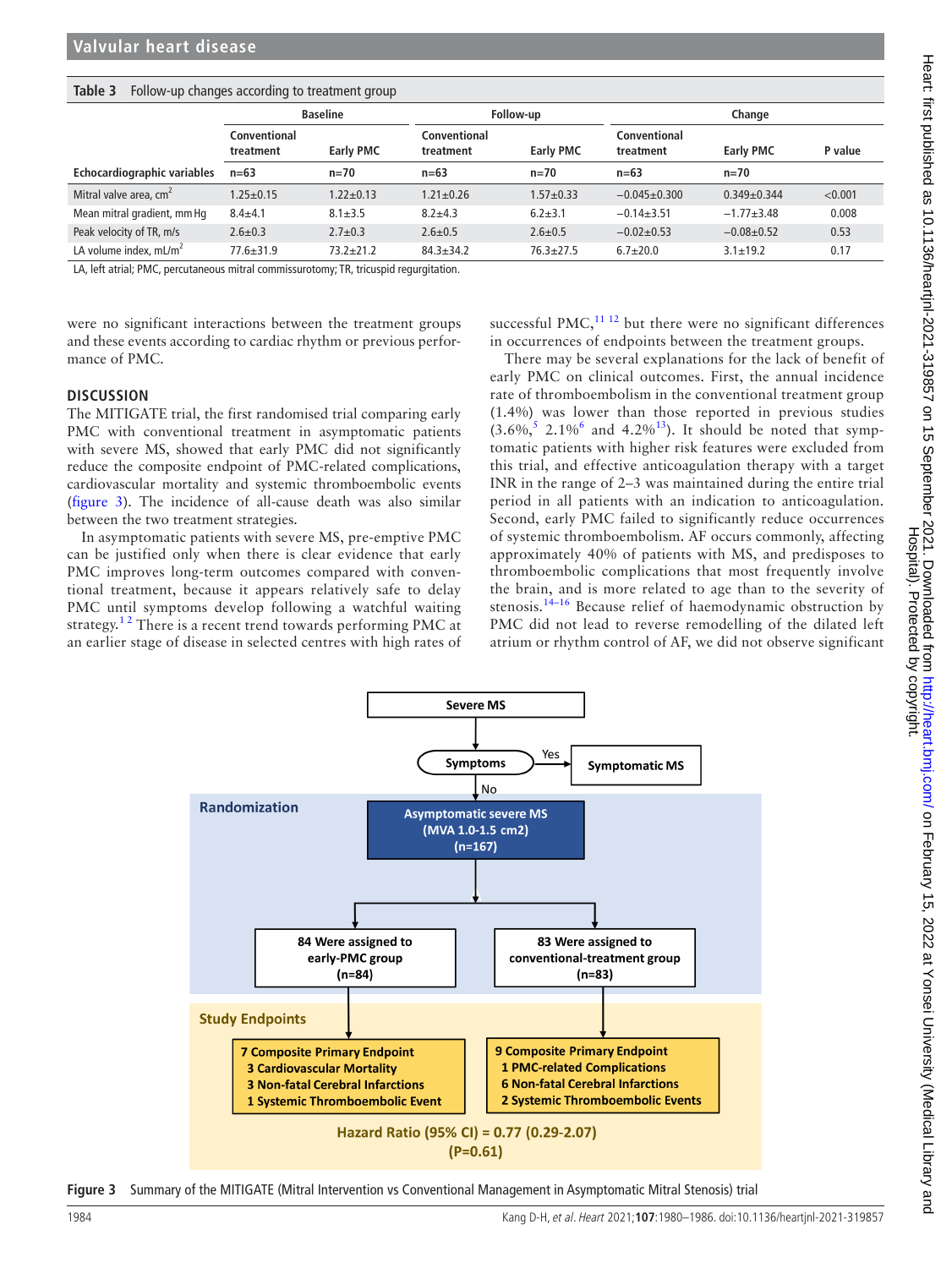difference in the incidence of thromboembolic events between the treatment groups. Third, 69% of patients in the conventional treatment group remained asymptomatic and free of endpoints without undergoing PMC. It is well recognised that the progression of rheumatic MS is generally slow but extremely variable, with more than a third of patients showing no decline in valve area over several years.<sup>8 17-19</sup> Although most patients with very severe MS are symptomatic or will manifest a true reduction in functional capacity, $1^{20}$  clinical courses of asymptomatic patients with severe MS are highly variable. Early pre-emptive PMC in asymptomatic severe MS should be balanced against the indolent and variable natural history, predictive value of symptoms for intervention and the small possibility of complications.<sup>[7](#page-5-8)</sup> Lastly, overall survival was excellent in the conventional treatment group as well as the early PMC group. Following watchful observation strategy, all patients in the conventional treatment group underwent PMC or MV replacement once they developed symptoms, and there was no case of sudden cardiac death or death from heart failure, suggesting that a clinically significant risk of sudden cardiac death or left ventricular dysfunction is not associated with asymptomatic severe MS.<sup>[7](#page-5-8)</sup>

## **Limitations**

Our study has several limitations. First, the study population did not represent all asymptomatic patients with severe MS, since those with very severe MS, pulmonary hypertension, age >70 years, poor medical condition or unfavourable MV morphology for PMC were not included in order to allow for both conventional treatment and early PMC. Second, crossover occurred in 15% of the patients in the early PMC group and in 6% of the patients in the conventional treatment group. Nevertheless, the results of the per-protocol analysis were similar to the results of the primary intention-to-treat analysis. Third, because this trial was not blinded, the non-fatal outcomes could have been influenced by knowing whether the patient underwent PMC or not. Fourth, the median follow-up was 6.4 years and occurrences of AF in the PMC group might be reduced at longer term follow-up. Finally, as in our previous trial for asymptomatic aortic stenosis, $^{21}$  $^{21}$  $^{21}$  the small number of study patients and primary endpoint events is also an important limitation of this trial.

## **CONCLUSIONS**

In this randomised clinical trial, clinical outcomes better than expected were observed in the conventional treatment group, and early PMC did not significantly reduce the incidence of the composite of cardiovascular events among asymptomatic patients with severe MS, and these findings support adherence to current practice guidelines emphasising careful clinical and echocardiographic surveillance in asymptomatic patients with severe MS.

**Contributors** D-H Kang, G-RH and Sung-Ji Park had full access to all of the data in the study and takes responsibility for the integrity of the data and the accuracy of the data analysis. Study conception and design: D-H Kang. Analysis and interpretation of data: D-H Kang, Sung-Ji Park, S-AL, SL, S-CY and G-RH. Drafting of the manuscript: D-H Kang and Sung-Ji Park. Critical revision of the manuscript for important intellectual content: D-H Kang, D-WP, D-H Kim, J-MS, M-KH, SWP and Seung-Jung Park. Final approval of manuscript: D-H Kang, Sung-Ji Park and G-RH.

**Funding** This study was partly supported by a grant (2011–0432) from the Asan Institute for Life Sciences, Asan Medical Centre, Seoul, Korea.

**Competing interests** None declared.

**Patient consent for publication** Not required.

## **What is already known on this subject?**

► Percutaneous mitral commissurotomy (PMC) is indicated for symptomatic, severe mitral stenosis (MS), but controversies about indications for PMC exist in most asymptomatic patients with severe MS.

## **What might this study add?**

 $\blacktriangleright$  This randomised trial comparing early PMC with conventional treatment in asymptomatic patients with severe MS showed that early PMC did not significantly reduce the composite endpoint of PMC-related complications, cardiovascular mortality and systemic thromboembolic events during the median follow-up of 6 years.

## **How might this impact on clinical practice?**

► Our results support adherence to current practice guidelines emphasising careful clinical and echocardiographic surveillance in asymptomatic patients with severe MS.

**Ethics approval** Our study obtained ethics approval from Asan Medical Center IRB (approval number 2011-0432).

**Provenance and peer review** Not commissioned; externally peer reviewed.

**Data availability statement** All data relevant to the study are included in the article or uploaded as supplementary information.

**Supplemental material** This content has been supplied by the author(s). It has not been vetted by BMJ Publishing Group Limited (BMJ) and may not have been peer-reviewed. Any opinions or recommendations discussed are solely those of the author(s) and are not endorsed by BMJ. BMJ disclaims all liability and responsibility arising from any reliance placed on the content. Where the content includes any translated material, BMJ does not warrant the accuracy and reliability of the translations (including but not limited to local regulations, clinical guidelines, terminology, drug names and drug dosages), and is not responsible for any error and/or omissions arising from translation and adaptation or otherwise.

## **ORCID iDs**

Duk-Hyun Kang<http://orcid.org/0000-0003-4031-8649> Dae-Hee Kim <http://orcid.org/0000-0002-8275-4871> Duk-Woo Park <http://orcid.org/0000-0001-6643-0239> Myeong-Ki Hong <http://orcid.org/0000-0002-2090-2031>

## **REFERENCES**

- <span id="page-5-0"></span>1 Nishimura RA, Otto CM, Bonow RO, et al. 2014 AHA/ACC guideline for the management of patients with valvular heart disease: a report of the American College of Cardiology/American Heart Association Task Force on Practice Guidelines. [J Am Coll](http://dx.doi.org/10.1016/j.jacc.2014.02.536)  [Cardiol](http://dx.doi.org/10.1016/j.jacc.2014.02.536) 2014;63:e57–185.
- 2 Baumgartner H, Falk V, Bax JJ, et al. 2017 ESC/EACTS guidelines for the management of valvular heart disease. [Eur Heart J](http://dx.doi.org/10.1093/eurheartj/ehx391) 2017;38:2739-91.
- <span id="page-5-1"></span>3 Horstkotte D, Niehues R, Strauer BE. Pathomorphological aspects, aetiology and natural history of acquired mitral valve stenosis. [Eur Heart J](http://dx.doi.org/10.1093/eurheartj/12.suppl_B.55) 1991;12:55-60.
- <span id="page-5-2"></span>4 Diker E, Aydogdu S, Özdemir M, et al. Prevalence and predictors of atrial fibrillation in rheumatic valvular heart disease. [Am J Cardiol](http://dx.doi.org/10.1016/S0002-9149(97)89145-X) 1996;77:96–8.
- <span id="page-5-7"></span>5 Chiang CW, Lo SK, Ko YS, et al. Predictors of systemic embolism in patients with mitral stenosis. A prospective study. [Ann Intern Med](http://dx.doi.org/10.7326/0003-4819-128-11-199806010-00001) 1998;128:885-9.
- <span id="page-5-3"></span>6 Kang D-H, Lee CH, Kim D-H, et al. Early percutaneous mitral commissurotomy vs. conventional management in asymptomatic moderate mitral stenosis. [Eur Heart J](http://dx.doi.org/10.1093/eurheartj/ehr495) 2012;33:1511–7.
- <span id="page-5-8"></span>7 Chandrashekhar Y, Westaby S, Narula J. Mitral stenosis. [Lancet](http://dx.doi.org/10.1016/S0140-6736(09)60994-6) 2009;374:1271-83.
- <span id="page-5-4"></span>8 Remenyi B, ElGuindy A, Smith SC, et al. Valvular aspects of rheumatic heart disease. [Lancet](http://dx.doi.org/10.1016/S0140-6736(16)00547-X) 2016;387:1335–46.
- <span id="page-5-5"></span>9 Kang DH, Park SW, Song JK, et al. Long-term clinical and echocardiographic outcome of percutaneous mitral valvuloplasty: randomized comparison of Inoue and double-balloon techniques. [J Am Coll Cardiol](http://dx.doi.org/10.1016/s0735-1097(99)00502-1) 2000;35:169-75.
- <span id="page-5-6"></span>10 Kim M-J, Song J-K, Song J-M, et al. Long-term outcomes of significant mitral regurgitation after percutaneous mitral valvuloplasty. [Circulation](http://dx.doi.org/10.1161/CIRCULATIONAHA.106.658088) 2006;114:2815–22.